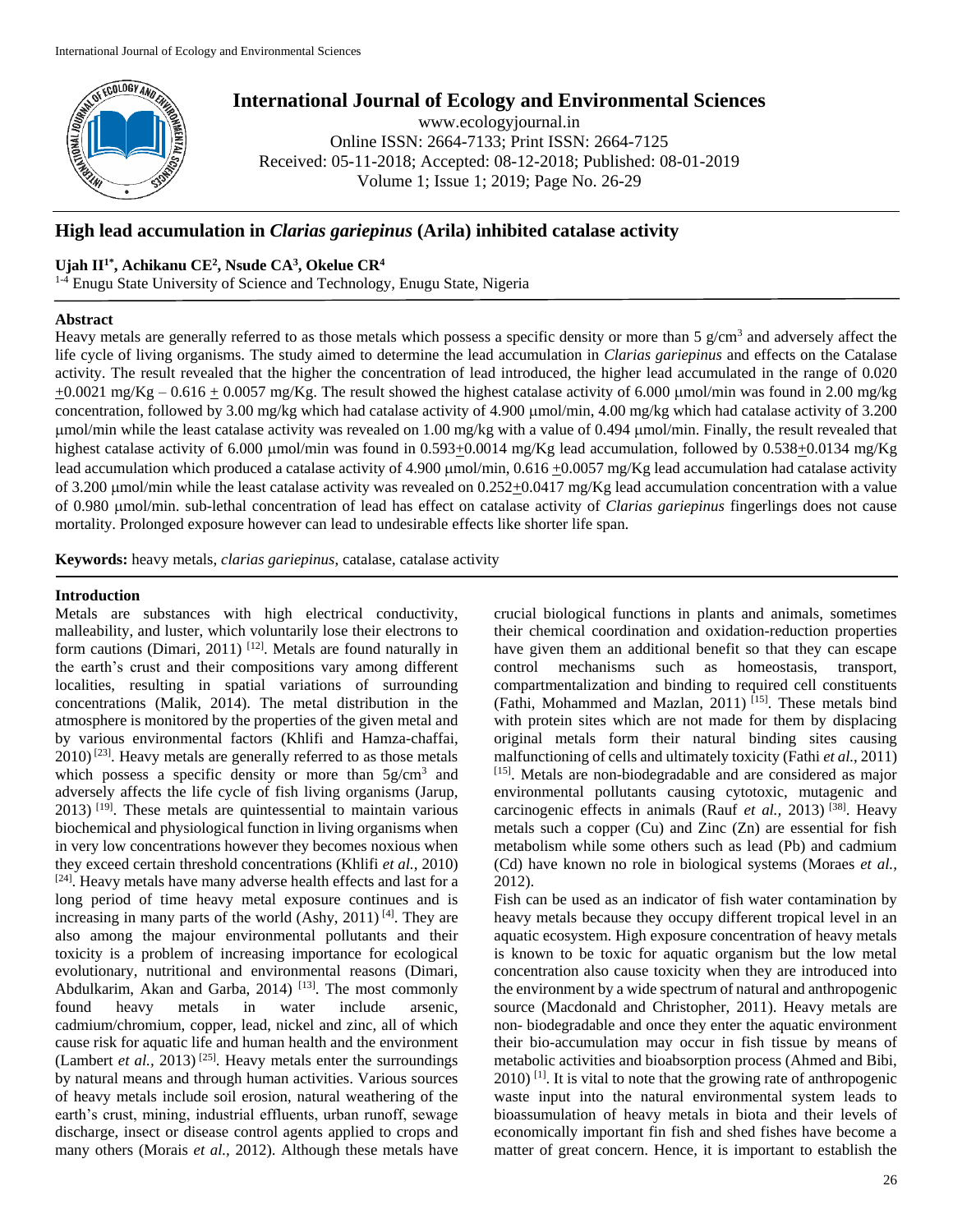levels of heavy metal tolerance by these organisms in other to maintain the food quality environment in this present study. The aim of the study was determine the Lead accumulation in *Clarias gariepinus* and assess the catalase activity.

## **Materials**

## **Fish samples**

Fish (*Clarias gariepinus*) were obtained from Applied Biology and Biotechnology Laboratory, Enugu State University of Science and Technology.

#### **Water Samples**

Deionized water samples were obtained from Industrial Chemistry Laboratory Enugu State University of Science and Technology.

## **Methods**

## **Collection of Fish Samples**

The fish (*Clarias gariepinus)* were collected from Applied Biology and Biotechnology fish farm Enugu State University of Science and Technology, Enugu State.

## **Principle of atomic absorption spectrophotometer (AAS)**

In analytical chemistry, atomic absorption is a technique used to determine the concentration of specific metal element in a sample. The techniques can be used to analyze the concentration of over 70 different metals in solution. The technique makes use of absorption spectroscopy to assess the concentration of an analyte, it therefore relies heavy on Beer – Lambert's Law in the process the electrons of the atoms in the atomizer are promoted to a higher level/orbital for a short time by absorbing a set of quantity of energy (light of a given wavelength). This amount of energy (or wavelength) is specific for a particular electron transition in a particular element and in general each wavelength corresponds to one element (heavy metal); this gives the technique its elemental relatively. As the quantity of energy (power) put into the flame is known and the quantity meaning on the other side can be measured.

## **Determination of heavy metal concentration in the sample**

The digest of the samples were analyzed for the presence of heavy metals using atomic absorption spectrophotometer spectra AA model number 240FS under the appropriate wavelength and detection limit for each heavy metal. Heavy metals analysis was conducted using according to the method of American Public Health Association (APHA, 2015). The process of sample analysis involves the following placing the diluted extracts on the bench. The atomic absorption spectrophotometer machines was switched on and set to the required wavelength which is determined by the heavy metal being assayed. The appropriate lamp which is determined by heavy metal was placed in the appropriate place in the machine. The machine was then set to take the absorbance which is displayed on the screen of the front of the machine as well as the concentration aspiration tube.

#### **Assay of catalase activity**

A known quantity, 0.5 g of the flesh samples were ground with 3ml of potassium phosphate buffer, centrifuged at 2000g for 10 minutes and the supernatant were used for the assay. A 20 % homogenate was prepared in phosphate buffer. The homogenate

was centrifuge and the supernatant was used for the enzyme assay or catalase.

### **Statistical analysis**

The observed catalase value as means  $+$  SD were statistically analysed with one way ANOVA. Dunnett's test was employed for multiple comparisons against control.  $P < 0.05$  was considered significant.

#### **Results**

## **Concentration of lead introduced and the accumulation after seven days exposure**

The result shows the concentration of lead introduced and the concentration of lead accumulated in the muscle of the fish (*Clarias gariepinus*) Table 1 shows the highest concentration of lead accumulated value of 0.616+0.0057 followed by 0.593+0.0014 and the least concentration of lead accumulated value of  $0.252+0.0417$ .

| Table 1: Content of lead introduced and accumulated after seven days |
|----------------------------------------------------------------------|
|----------------------------------------------------------------------|

|         | Conc. of Lead Introduced (mg/   Conc. of Lead Accumulated (M |
|---------|--------------------------------------------------------------|
| Kg)     | $+ SD$                                                       |
| 1.00    | $0.252 \pm 0.0417$                                           |
| 2.00    | $0.593 \pm 0.0014$                                           |
| 3.00    | $0.538 \pm 0.0134$                                           |
| 4.00    | $0.616 \pm 0.0057$                                           |
| Control | $0.020 \pm 0.0021$                                           |

## **Concentration introduced and the corresponding catalase activity**

The highest catalase activity  $6.000 \mu$  mol/min was observed in 2.00 mg/kg concentration of lead introduced followed by 4.900  $\mu$  mol/min catalase activity in 3.00 mg/kg and least concentration of lead introduced 1.00 mg/kg had the least catalase activity of 0.980 µmol/min.

**Table 2:** Concentration of lead introduced (mg/kg) and catalase activity in  $\mu$  mol/min

| [Conc. of Lead Introduced (mg/kg) Catalase Activity in $\mu$ mol/min |       |
|----------------------------------------------------------------------|-------|
| .00                                                                  | 0.980 |
| 2.00                                                                 | 6.000 |
| 3.00                                                                 | 4.900 |
| . ററ                                                                 | 3.200 |

#### **Concentration of lead accumulated by the fish and the catalase activity**

The highest catalase activity  $6.000 \mu$  mol/min was observed in 2.00 mg/kg concentration of lead accumulated followed by 4.900  $\mu$  mol/min catalase activity in 3.00 mg/kg and least concentration of lead accumulated 1.00 mg/kg had the least catalase activity of 0.980  $\mu$ mol/min.

**Table 3**: Conc. of lead accumulated by the fish (*Clarias gariepinus)*  and the catalase activity

| Concentration of lead accumulated Catalase Activity (umol/min) |       |
|----------------------------------------------------------------|-------|
| $0.252 \pm 0.0417$                                             | 0.980 |
| $0.593 \pm 0.0014$                                             | 6.000 |
| $0.538 \pm 0.0134$                                             | 4.900 |
| $0.616 \pm 0.0057$                                             | 3.200 |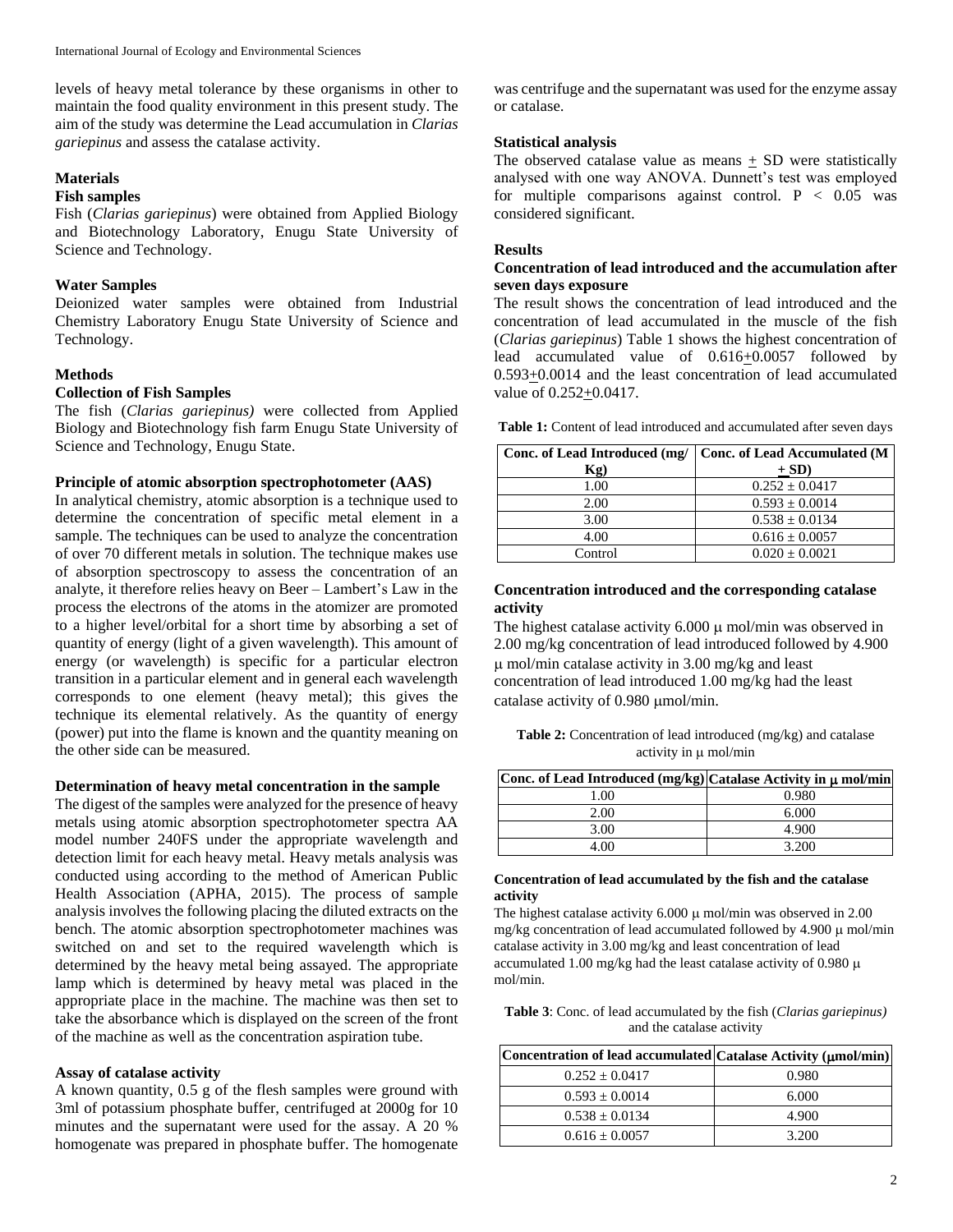#### **Discussion**

*Clarias gariepinus* is an economic important species of fish to man, some people farm the fish for consumption, while some people farm the fish for commercial purposes. Lead is a heavy metal that is both poisonous and a ubiquitous environmental toxicant. Lead metal causes toxicity in living cells by following ionic mechanism and that of oxidative stress. The lead accumulated by the *Clarias gariepinus* and the effects on catalase was carried out after exposing the fish to sublethal dose of lead for a period of seven days. The statistical analysis observed catalase value as mean  $\pm SD$  with one way ANOVA and Dunnet's test employed for multiple comparisons against control.  $P < 0.05$  were also considered significant. In the analysis as shown in table 1 revealed the concentrations of lead (1.00 mg/kg – 4.00 mg/kg) introduced and concentration of the lead accumulated after 7 days. The result of table was shown that at concentration of 4.00 mg/kg introduced the concentration of lead accumulated was  $0.616 + 0.0057$ , which is the highest value, it is also shown in 1.00 mg/kg concentration, the concentration of lead accumulated was shown to be  $0.252 \pm 0.0417$ which is the lowest value in the results the concentrations of 2.00 mg/kg and 3.00 mg/kg with respective concentrations of lead accumulated  $0.593 \pm 0.0014$  and  $0.538 \pm 0.00134$ . The implication of the result in table 1 was showing higher to *Clarias gariepinus.* The higher the concentration of lead accumulated; catalase activity levels.

The catalase activity levels in the *Clarias spp* exposed to sublethal concentration of lead introduced varied with the concentration introduced and ranged from 0.980  $\mu$ mol/min – 6.000  $\mu$ mol/min. The highest catalase activity of  $6.000 \mu$ mol/min was found in 2.000 mg/kg concentration, followed by 3.000 mg/kg which had catalase activity of 4.900 mol/min, 4.00 mg/kg which had catalase activity of 3.200 mol/min while the least catalase activity was revealed on 1.00 mg/kg with a value of 0.980 µmol/min. The catalase activity result suggested an increase in catalase activity in all the fishes assayed but in 1.00mg/kg of lead introduced and the catalase activity of  $0.980 \mu$ mol/min had the lowest value, this could be due to the fact that lead is an essential heavy metal needs to be in higher quantity to be exert toxic effect.

The findings also revealed the concentration of lead accumulation and Catalase activity. The highest Catalase activity of 6.000 µmol/min was found in 0.593+0.0014 lead accumulation concentration, followed by 0.538+0.0014 lead concentration accumulation had catalase activity of 4.90mol/min, 0.616+0.0057 lead concentration accumulation had catalase activity of 3.200 µmol/min while the least catalase activity was revealed on 0.252+0.0417 lead accumulation concentration with a value of 0.980 mol/min. The findings is in correlation with Osman *et al.* (2007) who stated that the highest production mean values of 149.55 $\pm$ 43.65 and 152.80 $\pm$ 40.40  $\mu$ /mg protein were obtained in the flesh of the fish exposed to sub-lethal concentrations of 57 and 43 mg/L, respectively. However it can be suggested that lead could be introduced in higher quantity to induce toxicity.

#### **Conclusions**

The study conducted on lead accumulation in *Clarias gariepinus* and effect on catalase activity. Sublethal concentration of lead has effect on catalase activity of *Clarias gariepinus* fingerlings does not cause mortality. Prolonged exposure however and higher concentrations inhibits catalase activity and may lead to other undesirable effects like shorter life span. It induced oxidative stress in the muscle tissue of *Clarias gariepinus,* showing that enzymes can serve as biomarkers for early detection of pollution during bio-monitoring programs. Further investigation should be carried out on other part of fish like kidney and gills of *Clarias gariepinus*.

#### **References**

1. Ahmed R, Bibi M. Heavy metals (mercury, arsenic, cadmium, plumbum) in selected marine fish and shellfish along the Straits of Malacca. International Food Resource Journal. 2010; 19(1):135- 140.

- 2. Alves D, Aba te E, Hussien S, Laing M, Mengistu F Lead toxicity tolerance in cereals: Mechanisms, genetic control and breeding methods. African Journal of Agriculture Resources. 2012; 8(9):711-722.
- 3. Ashe WF, Largent EJ, Dutra FR, Hubbard DM, Blackstone M. Behavior of mercury in the animal organism following inhalation. Journal of Environmental Science. 2012; **7**(1):19-43. [PubMed]
- 4. Ashy J. The toxicity of iron, an essential element. Journal of Veterinary Medicine. 2011; 2(1):82-90.
- 5. Assi G, Lipiec E, Andia JB. Aluminum toxicity its relationship with bone and iron metabolism. Journal of Environmental Studies. 2016; 11(3):69-73.
- 6. Berea W, Rodriguez-Ibelo D, Nauaro G. Ecotoxicology of Aluminium. Journal of Environment Studies. 2016; 11(3):199-203.
- 7. Boon EM, Downs A, Marcey D. Catalase  $H_2O_2$ : H2O<sup>2</sup> Oxidoreductase. Catalase Structural Tutorial Text, 2016, 234-239.
- 8. Bryson M, Hammond AF. Iron toxicity in rice conditions and management concepts. Journal of Plant Nutrition and Soil Science. 2015; 168:559-553.
- 9. Chelikani P, Fita I, Loewen PC. Diversity of structures and properties among catalases. Cellular and Molecular Life Sciences. 2015; 61(2):192-208.
- 10. Chopin JM, Hennessy SW, Roberts VA, Pique ME. MDB the metalloprotein database and browser at the Scripps Research Institute. *Nucleic Acids Resources*. 2013; 30(1):379-382.
- 11. Cox RS. Interactions of chromium with microorganisms and plants. Journal of Microbiology. 2015; 25(3):335-347.
- 12. Dimari S. Chromium accumulation and toxicity in aquatic vascular plants. *Botanical Review*. 2011; 70(3):313-327.
- 13. Dimari S, Abdulkarim S, Akan AR, Garba SS. Ailing bones and failing kidneys: a case of chronic cadmium toxicity. *Annal Clinical Biochemistry*. 2014; 50(5):49295.
- 14. Emsley N. Effect of anaerobic fermentation residues on a chromium-contaminated soil-vegetable system. *Procedia Environmental Sciences*. 2011; 2:1585-1597.
- 15. Fathi E, Nucaro EA, Ferner DJ. Toxicity, heavy metals. Journal of Environmental. 2011; 2:123-125.
- 16. Goodsell DS. Catalase. Molecule of the Month. RCSB Protein Data Bank, 2014, pp 234-238.
- 17. Gorbachev L, Dahlin L, Knebel R, Schütz A. Blood lead concentration after a shotgun accident. *Environmental Health Perspective*. 2010; 110(1):115-117.
- 18. Hawkes RA. Lead toxicity from overt to subclinical to subtle health effects. *Environmental Health Perspective*. 2012; 86:177-181.
- 19. Jarup T. Effects of Elevated Levels of Manganese and Iron in Drinking Water on Birth Outcomes. Polish Journal of Environmental Studies. 2013; 18(5):819-825.
- 20. Joy U, Gupta N, Gaurav SS, Kumar A. Molecular Basis of Aluminium Toxicity in Plants: A Review. Journal of Plant Science. 2013; 4:21-37.
- 21. Kampa G, Han JX, Shang Q, Du Y. Effect of environmental cadmium pollution on human health. Journal of Health. 2010; 1(3):159-166.
- 22. Kaplan H, Yildrimi MC. Endocrine disruption by cadmium, a common environmental toxicant with paradoxical effects on reproduction. Journal of Biological Science. 2011; 229(5):383-392.
- 23. Khilifi B, Hamza-chaffai E. Mercury toxicity: genetic susceptibility and synergistic effects. *Medical Veritas*. 2010; 2(2):535-42.
- 24. Khlifi G, Gürkan R, Ulusoy HI, Akçay M. Simultaneous determination of dissolved inorganic chromium species in wastewater/natural waters by surfactant sensitized catalytic kinetic spectrophotometry. Arabian Journal of Chemistry. 2010; 10:234- 239.
- 25. Lambert G, Hoque MA, Burgess WG, Shamsudduha M. Delineating low-arsenic groundwater environments in the Bengal